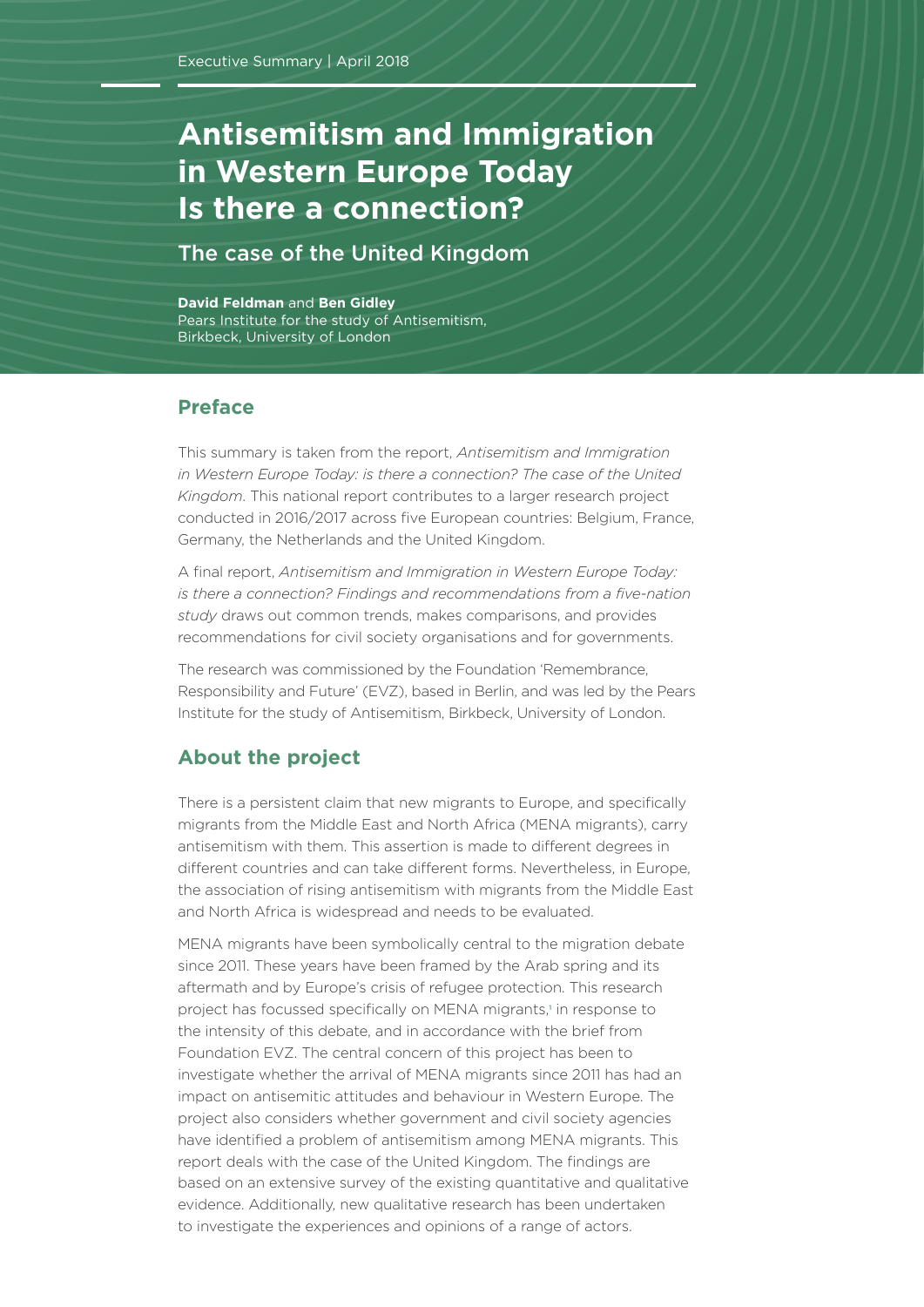### **Context**

Jews constitute a small minority in Britain, numbering a quarter of a million. Increasingly, both Jews and non-Jews express apprehension and concern in the face of a perceived rise in antisemitism.

Britain today is a diverse society in both its religious and ethnic dimensions. This diversity is one outcome of immigration. The integration – or want of integration – among immigrants and subsequent British-born generations has been a recurrent point of controversy, debate and enquiry. In recent decades much of this debate has focused on Muslim minorities.

This is the context in which immigrants from the Middle East and North Africa are sometimes pinpointed as a source of particular risk to the Jewish population.

## **Findings**

#### **Immigration and demography**

Over the last 25 years the number of immigrants in Britain has grown rapidly. The size of the foreign-born population more than doubled between 1993 to 2014, from about 3.8 million in 1993 (7% of the population) to over 8.3 million (13%) in 2014.

In the context of this report, it is important to note that MENA migrants have made only a small contribution to the growth of the immigrant population. Today, they compose just 7% of the foreign-born population living in Britain. The MENA population in the UK is heterogeneous and the people within this category exhibit different migration histories, dynamics, flows, characteristics and legal statuses. The main sending MENA countries are Turkey and Iran (with a female-skewed gender profile) and the Gulf states (with a male-skewed gender profile). Migrants from some MENA countries also figure prominently among applications for asylum.

Immigration has changed the ethnic and religious composition of the population. In 1945 Jews were the largest non-Christian minority in the country. Now the Jewish minority is one relatively small group, of approximately 250,000 people, in a multi-faith and multicultural society. Whereas the Jewish population in Britain is undergoing a slow decline in numbers, the Muslim population in England and Wales grew from 1.5 million in 2001 to 2.7 million in 2011. Muslims (mainly of Bangladeshi and Pakistani origin) now constitute the largest non-Christian religious group in the country.

#### **Antisemitism: trends and fears**

Attitudes to Jews in British society are broadly favourable. The most recent research proposes that 5% of the general population can be described as antisemites. The antisemitism which does exist is widely distributed. It cannot be attributed to religious, ethnic or political minorities. At the same time, some groups are more likely than others to carry antisemitic attitudes. These groups include Muslims and people who, at one time, supported the United Kingdom Independence Party (UKIP).

In contrast to the generally positive picture provided by attitudinal surveys, there has been a sustained rise in the number of antisemitic incidents recorded annually by the Community Security Trust (CST). In 2000 this figure stood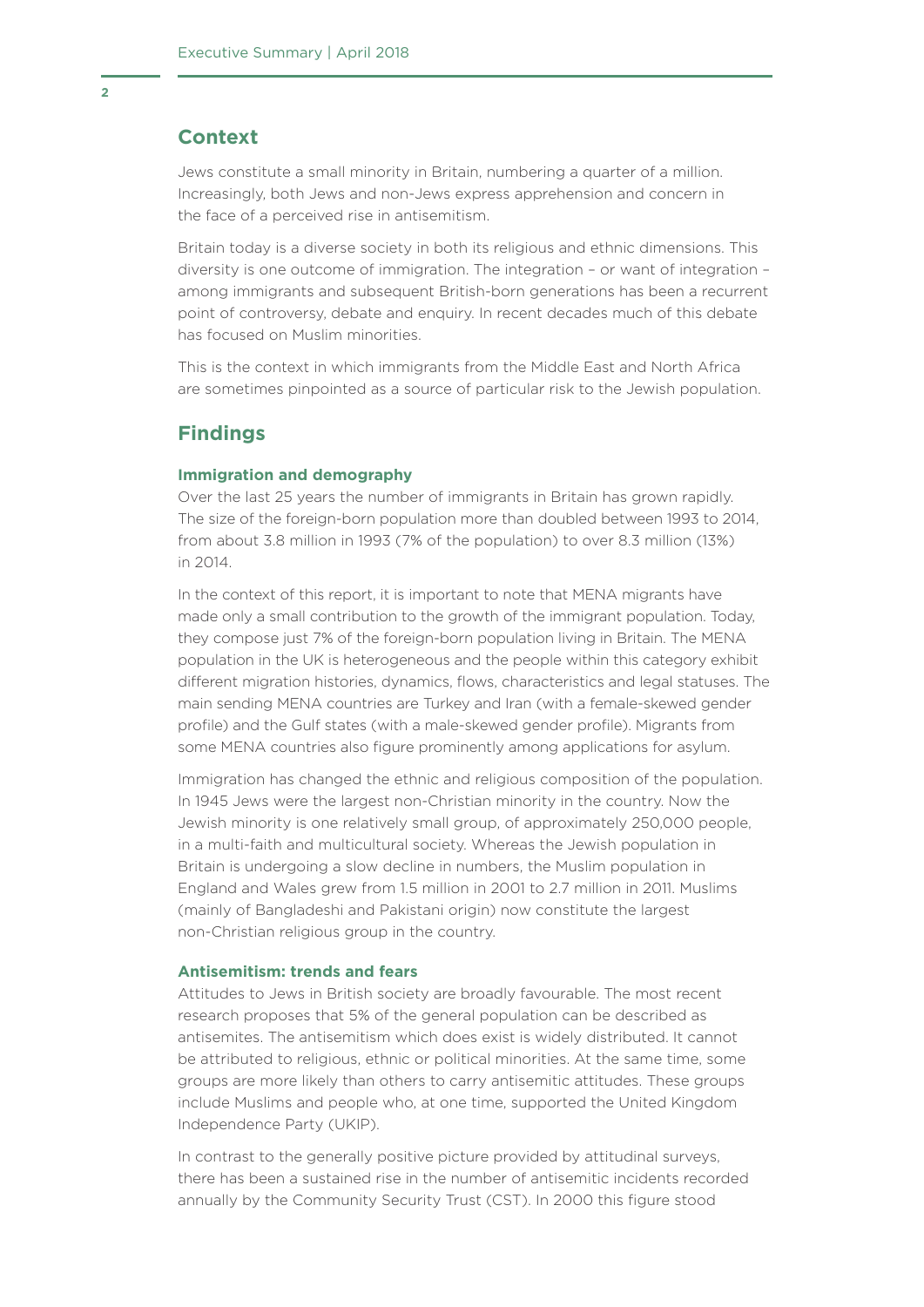at 405 incidents and by 2016 it had reached 1,309. This increase has been most marked in recorded incidents involving 'abusive behaviour'. Police figures indicate a rising level of antisemitic hate crime since 2014. This occurred in the context of a steep rise in the broad category of hate crime in these years, from 42,434 in 2013/2014 to 62,518 in 2015/2016.

Several factors have contributed to the increased number of recorded antisemitic incidents. The total has risen, in part, as a result of a series of international and domestic events which have served to encourage offenders. Flashpoints of conflict between Israel and the Palestinians, such as Operation Cast Lead in 2009 and Operation Protective Edge in 2014, had this effect; the controversy over antisemitism in the Labour Party since 2015 may have had a similar influence. At the same time the rise in recorded antisemitic incidents also reflects greater efficiency in recording incidents and crimes, and a growing propensity to report them.

Reported incidents represent the tip of a proverbial iceberg. The Crime Survey of England and Wales suggests that the actual level of hate crime experienced is more than four times the number of recorded incidents. For this reason, it is difficult to determine whether recorded increases reflect a growing volume of incidents and crimes, whether more incidents and crimes are being reported or whether the increases reflect the influence of both these phenomena.

Nevertheless, it is possible to reach some significant conclusions.

- British Jews perceive antisemitism to be rising. At the same time, they are divided in their perception of how pervasive antisemitism is. In this regard, the most recent survey, undertaken by the European Agency for Fundamental Rights in 2012, preceded recent flashpoints and controversies. This survey found that approximately half of respondents believed antisemitism was 'a fairly big problem' or 'a very big problem' while the other half believed it was 'not a very big problem' or 'not a problem at all'. It is likely that perceptions of antisemitism have changed for the worse over the last six years.
- Within public debate some voices identify the problem of antisemitism with Muslim minorities.
- The development of social media has greatly increased the opportunities to broadcast antisemitic abuse.
- More antisemitic incidents are categorized by the CST as 'anti-social' than as 'political' in motivation.
- With the exception of the years 2009 and 2014, among antisemitic incidents that exhibit a political motivation it is those which emanate from the far right that have been the most numerous and have gradually increased in number.
- Incidents which exhibit a connection to anti-Israel and Islamist ideologies are generally in a minority and their occurrence fluctuates in line with trigger events in the Middle East.
- Conflict in the Middle East has a significant impact on Jews in the UK and leads them to feel less safe.
- There is no evidence to suggest that immigrants from North Africa and the Middle East contribute in any significant way to the rise in recorded antisemitic hate crime.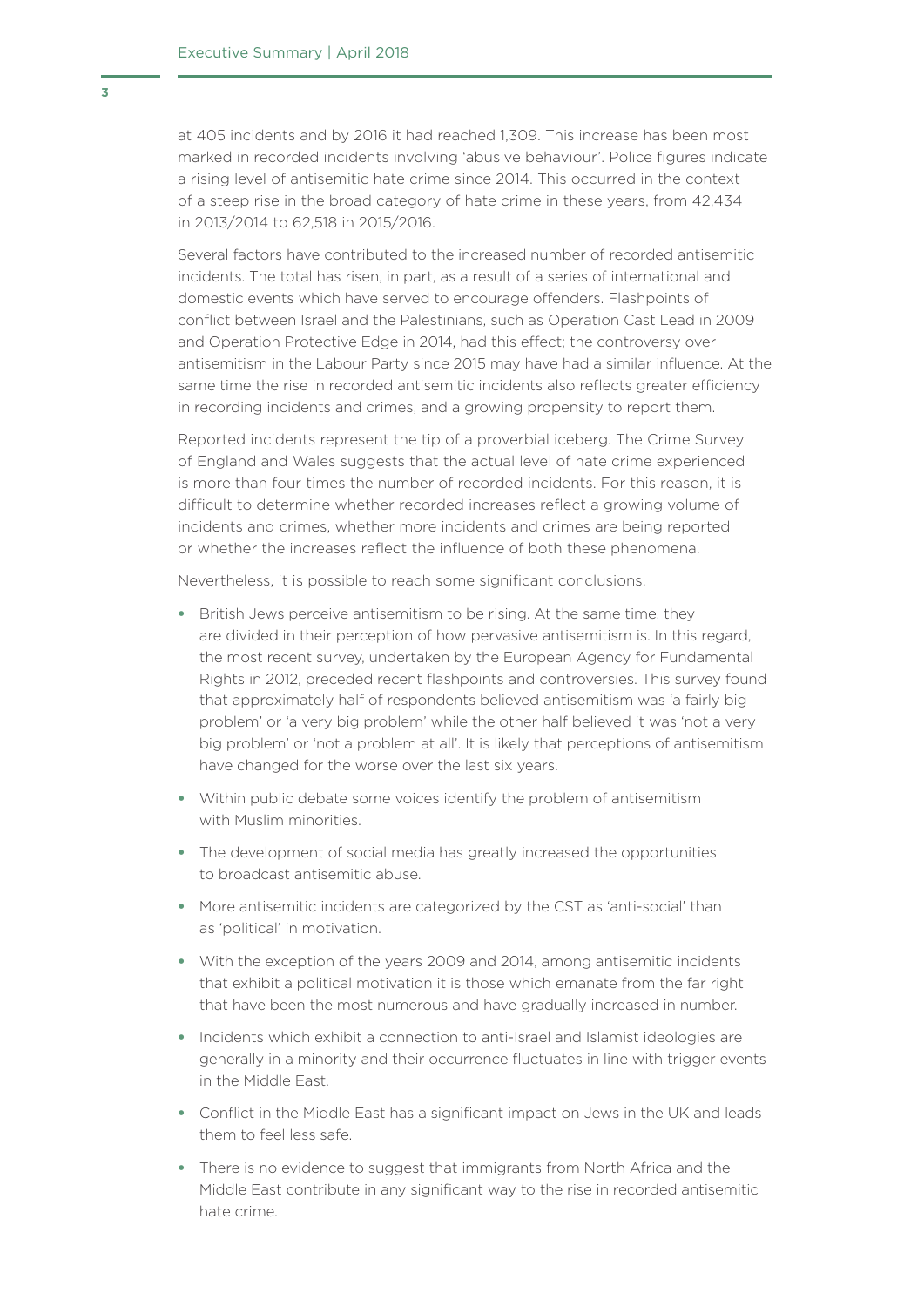• MENA migrants figure in the qualitative evidence gathered for this report as potential victims rather than perpetrators of prejudice and hate crimes.

#### **Integration**

The anxiety sometimes expressed in the face of migration from North Africa and the Middle East emerges alongside concerns at the weakness of integration among Muslim minorities more broadly. In fact, the evidence on integration reveals a mixed picture.

Educational outcomes for minority ethnic and religious groups, including Muslims, converge over time with the White British majority. However, Muslim minorities experience disadvantage in other fields such as income, employment and rates of unemployment: 26% of the Muslim population live in the top 10% of deprived areas in the country.

Civic participation, respect for law and commitment to the society of settlement is high among Muslim minorities. These facets of integration, however, run alongside a sense of grievance and injustice in the face of unequal outcomes in the labour market and the economy.

Processes of integration into UK society unfold among the majority of second generation Muslims but a significant minority become alienated. This could provide fertile ground for politicized antisemitism.

#### **State and civil society monitoring and responses**

A series of initiatives to monitor and combat antisemitism in Great Britain have been driven forward by cooperation between government and other organizations, most notably the All-Party Parliamentary Group on Antisemitism and the CST. These provide an important basis for future work.

Neither state nor civil society organizations target MENA migrants as they seek to monitor and combat antisemitism. MENA migrants have not been identified by these organizations as a problematic group.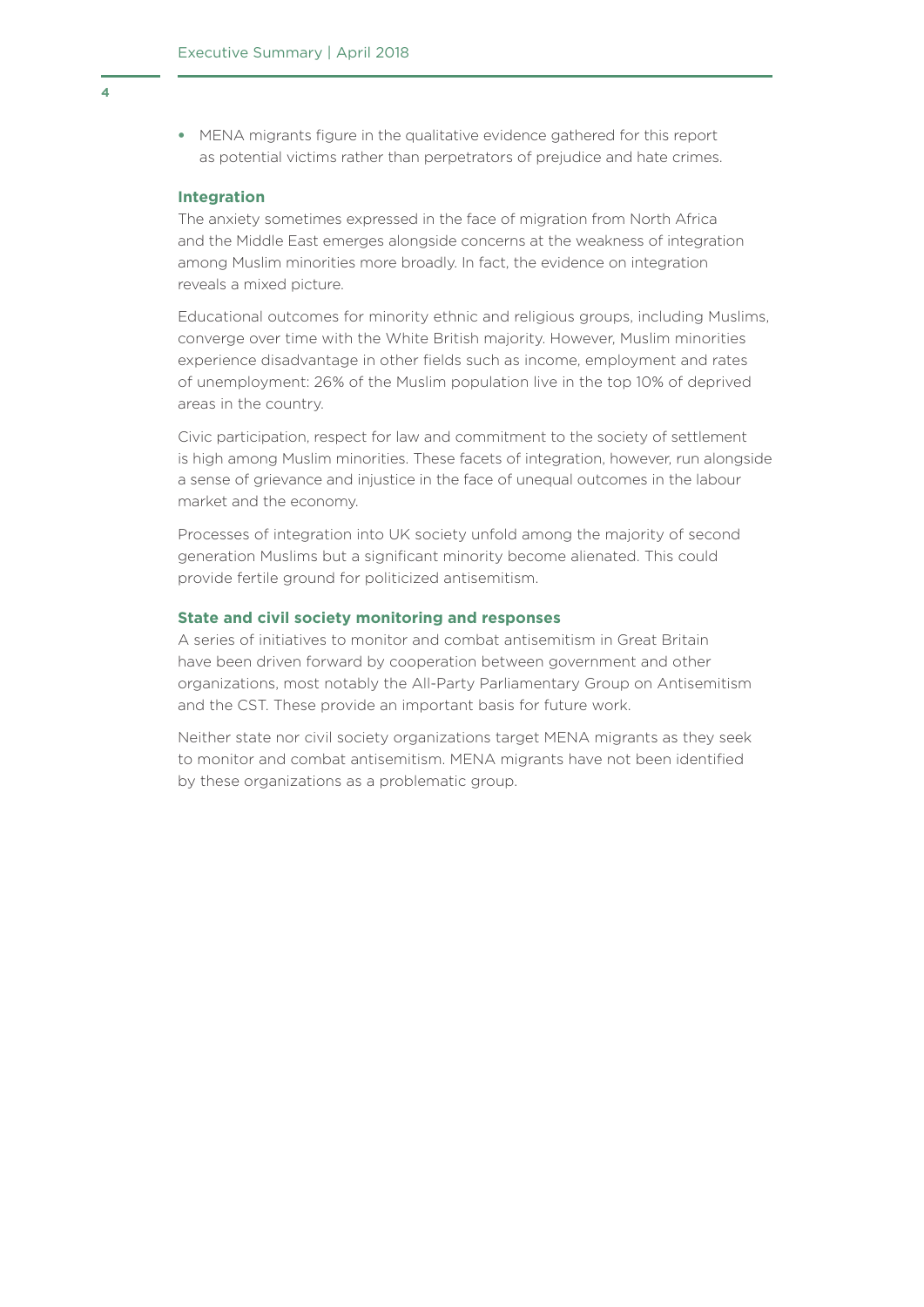# **Conclusions**

- Attitudes to Jews in the UK are largely positive.
- Since 2000, recorded antisemitic incidents and statistics for antisemitic hate crime have shown a rising trend. Spikes in recorded incidents have been related temporally to conflict in the Middle East. This association was broken, however, in 2016 when recorded antisemitic incidents reached a record level.
- Among those incidents that are categorized as politically motivated the greatest number stem from far-right sources. In comparison, few incidents show an Islamist motivation.
- The number of MENA migrants in the UK is small. The Annual Population Survey in 2015 estimated that the UK population stood at 64.2 million, of whom 599,000 are MENA migrants.
- The UK population of Muslims has grown significantly and is now the largest non-Christian religious group in the UK, the main ethnic groups being of Pakistani and Bangladeshi origins. Within public discourse there are concerns about antisemitism among UK Muslims. These concerns are easily projected on to MENA migrants.
- We draw the conclusion that the rise in recorded antisemitic incidents and crimes in the UK should not be linked to the arrival of MENA migrants.

## **Recommendations**

#### **Policy**

- Policy responses and public discussion should reflect that antisemitism arises within society as a whole and not only among immigrant or religious minorities.
- Policy makers and civil society organizations should take account of the limitations and problems of interpretation presented by different survey methods and by statistics that seek to measure hate crime and antisemitic incidents. In doing so, they will be able to safeguard against both complacency and alarmism.
- Government should do more to promote the economic and social integration of Muslim minorities in ways that extend beyond the issue of 'security'.

#### **Practice**

- Current examples of good practice should be extended and built upon. These examples include the response of government to parliamentary investigations of antisemitism, the liaison between the CST, Tell Mama and the police, and the effort of a Syrian refugee organization to promote political discussion and democratic values.
- There is an urgent need in the UK for substantive interaction between Jews and Muslims to provide a counterweight to negative stereotypes and political discourses that generate mutual suspicion.
- All sectors of society have a duty to speak responsibly on issues around immigration, antisemitism and Islamophobia.